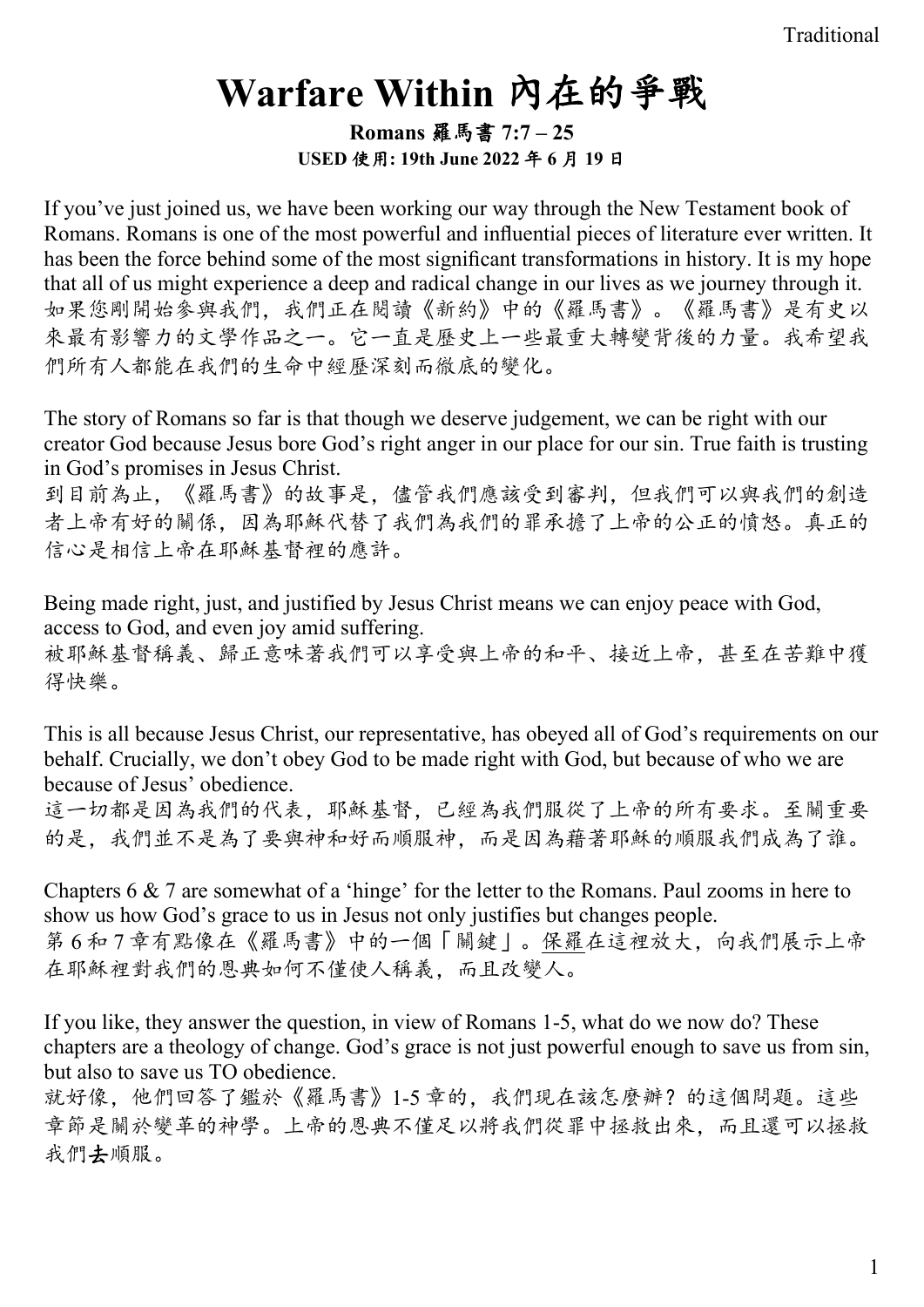In chapter 6, Paul says we are united with Jesus, in the most intimate relationship with Jesus possible, and set free to serve God for our joy and his glory. Why would we NOT want to obey God and treasure Jesus in all of life? That brings us to chapter 7.

在第 6 章中,保羅說我們與耶穌合為一,有着與耶穌極其親密的關係,並為我們的喜樂 和他的榮耀而被釋放去自由地事奉上帝。我們為什麼會不想順服神,一生珍愛耶穌呢? 這將我們帶到第 7 章。

### **THE BATTLE BEFORE CHRIST** 在基督裡之前的爭戰

In v7, Paul introduces another question on the back of his argument of the previous six verses, and in particular verse 6: *But now, by dying to what once bound us, we have been released from the law so that we serve in the new way of the Spirit, and not in the old way of the written code*.

在第7節中,保羅以他對前六節經文的論證,引入了另一個問題,特別是第6節: 但如 今,我們既然在捆綁我們的律法上死了,就從律法中解脫,使我們服侍主,要按著聖靈 的新樣,不按著儀文的舊樣。

The question in v7 is: *What shall we say, then? Is the law sinful?* If we need to be released from the Law, which is now the old way, doesn't that mean the law was evil? 在第7節中的問題是:這樣,我們要怎麼說呢?律法是罪嗎?如果我們需要從律法中, 就是舊的樣式中,解脫出來,那不是說律法是邪惡的嗎?

The short answer is *CERTAINLY NOT!* The long answer runs from the second half of v7-13. The summary version is that sin in us makes the law ineffective. 簡短的回答是絕對不是!長答案從第7節的後半部分開始至13節。總結來說是我們裡面 的罪使律法失效。

So, what is the law actually for? The main purpose of the law is to show us the character of sin. Verse 7, *Nevertheless, I would not have known what sin was had it not been for the law.* 那麼,律法究竟是為了什麼而設。律法的主要目的是向我們展示罪的本性。第7節,但 是,若不是藉著律法,我就不知何為罪;

The law does that by, **firstly**, defining sin for us. Verse 7 again: *For I would not have known what coveting really was if the law had not said, "You shall not* covet." 律法首先做的是為我們定義罪。第7節繼續說:若不是律法說「不可貪心」,我就不知 何為貪心。

This means the very concept of coveting is outlined by the law. Without that standard, Paul would not have understood that coveting was sin.

這意味著律法概述了貪婪的概念。如果沒有這個標準,保羅就不會明白貪心是罪。

**Secondly**, the law reveals sin in us. Verse 8 says: *But sin, seizing the opportunity afforded by the commandment, produced in me every kind of coveting. For apart from the law, sin was dead.*

其次,律法顯明了我們裡面的罪。第8節說:然而,罪趁著機會,藉著誠命,使各樣的 貪心在我裏頭發動,因為沒有律法,罪是死的。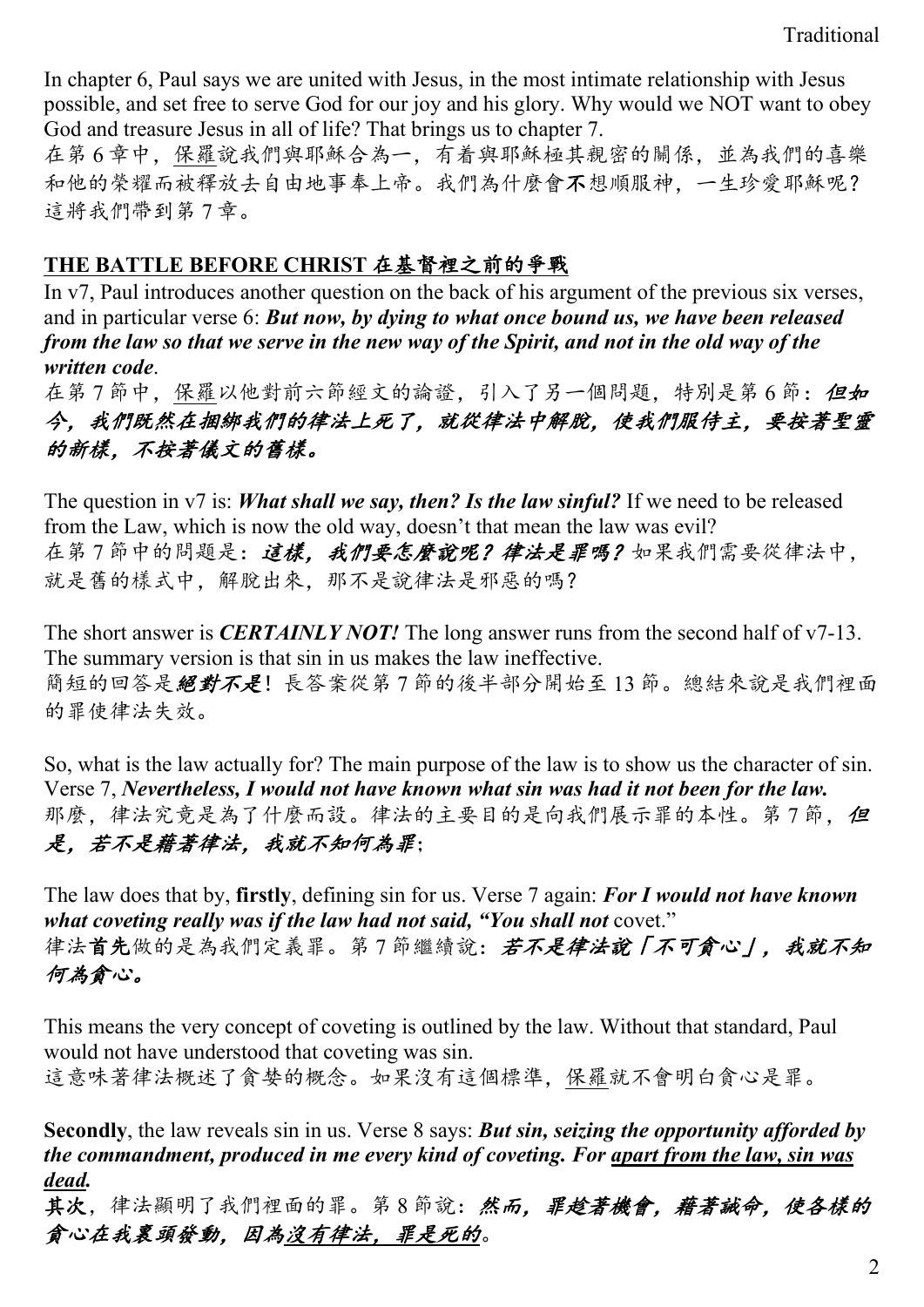When a commandment of God comes to us, it aggravates and stirs up sin in our hearts, not just showing us what sin is in general but how it resides within us. The same idea is stated again in v.13: *in order that sin might be recognised as sin, it used what is good to bring about my death so that through the commandment, sin might become utterly sinful.*

當上帝的誡命臨到我們時,它會加重和激起我們心中的罪惡,不僅向我們展示一般的罪 惡是什麼,而且向我們展示它是如何存在於我們的內心。第 13 節再次陳述了同樣的想 法:罪藉著那善的叫我死,為要顯出這真是罪,以致罪藉著誡命更顯出是惡極了。

The point is, the more Paul tried to avoid coveting, the more coveting grew! The law made sin in his life utterly sinful…that is, much worse and totally inexcusable. 關鍵是,保羅越是努力避免貪心,貪心就越增大!律法使他生命中的罪完全成為罪 惡……也就是說,更糟,而且完全不可原諒。

The law was never meant as a means to salvation as if we could obey it and be right with God because it was given to sinners.

律法從來都不是作為拯救的方法,好像我們可以服從它並與上帝和好似的,因為它是給 罪人的。

Instead, the law exposes our need to be saved. Without the law, we will be in denial about the depth and nature of our sin.

相反,律法揭示了我們得救的需要。如果沒有律法,我們將否認我們罪的深度和性質。

So, the law defines sin for us and reveals sin in us, but **thirdly**, it provokes sin in us. Sin is aroused by its exposure to the law. This points us back to the early chapters of Romans and the bleak condition of every human heart.

因此,律法為我們定義了罪,並揭示了我們的罪,但第三,它激起了我們內心的罪。罪 是因暴露在律法之下而引起的。這將我們帶回到《羅馬書》之前的章節和每個人心中的 淒涼狀態。

There is a perversity about every human heart. 'Perversity' is a desire to do something for no reason other than wrong. It is a joy in wrongdoing for its own sake. 每個人心中都有一種變態。「變態」是指一種除了要犯錯而沒有其他原因去做事的慾 望。是為了做不法的事帶來的喜悅而做事。

The great St Augustine writes about this in his *Confessions*. He describes a time when he stole some pears as a boy and then drew some insights from that experience. 偉大的聖奧古斯丁在他的懺悔錄中寫道。他描述了他年輕時偷了一些梨的經歷,然後從 那次經歷中得出了一些見解。

*Near our vineyard was a pear tree, loaded with fruit, though the fruit was not particularly attractive either in colour or taste. I and some others…youths conceived the idea of shaking the pears off this tree and carrying them away. We set out late at night…and stole all the fruit that we could carry. And this was not to feed ourselves; we may have tasted a few, then we threw the rest to the pigs. Our real pleasure was simply in doing something that was not allowed. I had*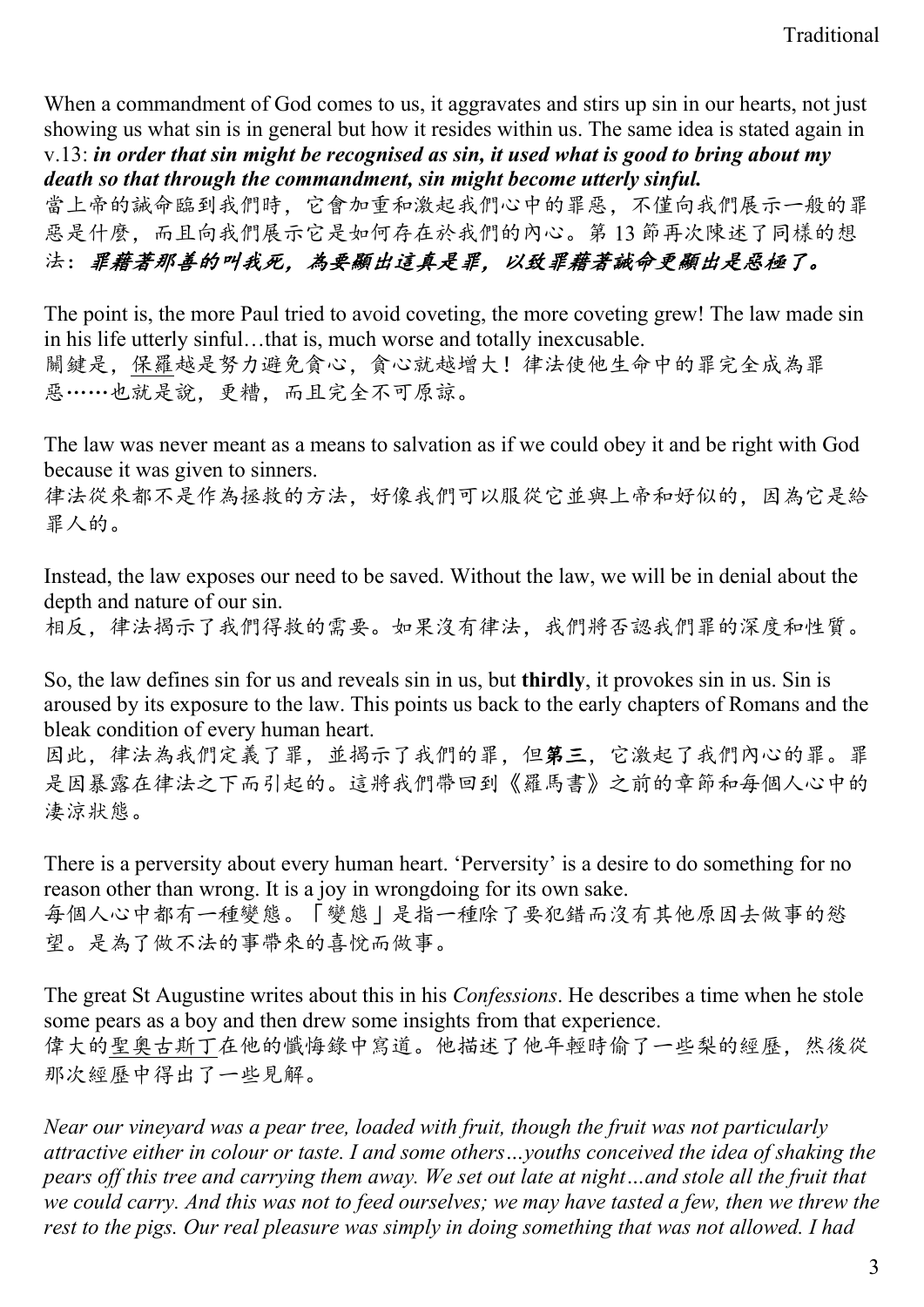*plenty of better pears of my own; I only took these ones in order that I might be a thief. Once I had taken them, I threw them away, and all I tasted in them was my own iniquity, which I enjoyed very much.* (*Confessions*, Book 2, Chapter 4).

在我們的葡萄園附近有一棵梨樹,上面結滿了果實,儘管果實的顏色和味道都不是特別 吸引人。我和其他一些人……年輕人想到了把梨從這棵樹上抖下來帶走的想法。我們深 夜出發……偷走了我們能帶的所有果實。這不是為了給我們自己吃;我們可能只嚐了一 些,然後我們把剩下的扔給了豬。我們真正的快樂只是做一些不允許的事情。我自己有 很多更好的梨;我拿這些只是為了我可以作為一個小偷。我拿了後,就把它們扔掉了, 我嚐到的只是我自己的罪孽,而且是我很享受的。(纖海錄,第2冊,第4章)。

His point is that there is always a deeper motive for every sin. When we lie or steal or impure or cruel, there is a superficial motive like greed or anger or loneliness, but there is a deeper motive driving the superficial one.

他的論點是,每一種罪都有一個更深層次的動機。當我們撒謊、偷竊、不潔或殘忍時, 有一種膚淺的動機,如貪婪、憤怒或孤獨,但有更深層次的動機驅使著這種膚淺的動 機。

Augustine's study of the Bible and experience with the pear tree showed him that the ultimate, underlying motive for sin is to play God. We have a deep desire to be in charge of the world and of our lives. We want to be sovereign. Every law God lays down is an infringement on our perceived absolute sovereignty.

奧古斯丁對聖經的研究和從梨樹的體驗向他表明,犯罪的根本動機是相充當上帝。我們 非常渴望掌控世界和我們的生命。我們想要擁有主權。上帝制定的每一條律法都是對我 們感知到的絕對主權的侵犯。

Every one of them is a reminder that we are not God and prevents us from living the way we want to live. The essence of the first sin in the Garden of Eden was to be like God, and it is the essence of all sin from that moment. So, the more we are exposed to the law of God, the more that sinful force will be aggravated into reaction.

每一條的律法都在提醒我們,我們不是上帝,並阻止我們按照自己想要的方式生活。伊 甸園中的第一個罪的本質是想成為像上帝那麼樣,從那一刻起,它就是所有罪的本質。 所以,我們越是暴露在上帝的律法之下,那罪惡的力量就越會被激化為反作用力。

This leads to the **fourth** thing sin does: an overwhelming conviction of guilt. This is Paul's point in vv9-11. Look at v9: 這導致了罪所做的第四件事,壓倒性的罪疚感。這是保羅在 9-11 節的觀點。看第 9 節:

## *Once I was alive apart from the law; but when the commandment came, sin sprang to life and I died.*

以前沒有律法的時候,我是活的;但是誡命來到,罪活起來,我就死了。

Paul is not referring to a previous time in his life when the law of God had no bearing on his life. As a Jewish boy from a devout family, there was no time in his pre-Christian days when he did not know the law or try to obey the law.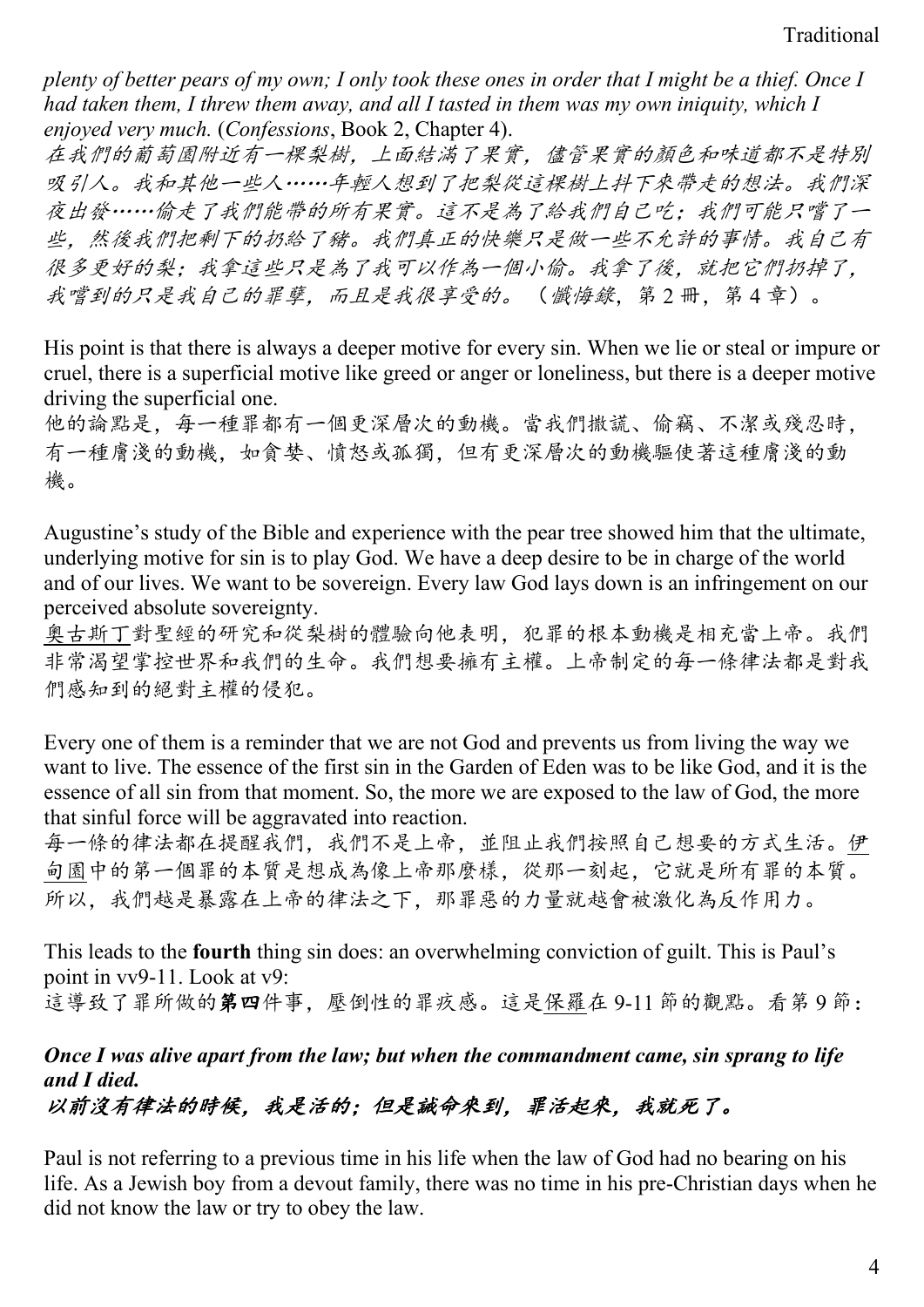保羅所指的不是生命中以前上帝的律法對他的生活沒有影響的時候。作為一個來自虔誠 家庭的猶太男孩,他在成為基督徒之前的日子裡沒有時間不知道法律或試圖遵守法律。

I think he means that before he was a Christian, he did not know the real demands of the law. He didn't know what the law really required. He saw a bunch of rules but not the real thrust of it all. He did not know what it meant to love God supremely.

我認為他的意思是,在他成為基督徒之前,他不知道律法的真正要求。他不知道法律的 真正要求是什麼。他看到了一堆規則,但沒有看到這一切的真正主旨。他不知道至高無 上地愛上帝是什麼意思。

So, when he says he was 'alive', he is writing about his own self-perception. He thought he was morally good, pleasing God, and God was satisfied with him. So, when he writes, *the commandment came*, he died.

所以,當他說「我是活的」時,他是在寫他自己的自我認知。他認為自己在道德上是好 的, 討神喜悅, 神也對他很滿意。因此, 正如他所寫, 誠命來到, 他就死了。

He realised he was dead spiritually. He thought he was going along well spiritually. He felt better than most but was then overwhelmed by a sense of failure and condemnation. 他意識到自己在屬靈上是死的。他認為他在屬靈上過得很好。他感覺比大多數人都好, 但隨後被一種失敗和譴責的感覺所淹沒。

The commandment came HOME TO HIM. He came under conviction of sin. Verse 8 tells us that the commandment that came home to him and exposed his sin and failure was *You shall not covet*. Why that one?

誠命來到他的內心。他被定罪了。第8節告訴我們,他明白了他的罪和失敗的誠命是 「不可貪心」。為什麼是那個?

As a Pharisee, Paul would have thought of sin only in terms of external actions. He would have thought that you were not guilty of sin if you didn't commit an evil act. It makes it far easier to think of yourself as a good, moral, righteous person that way.

作為法利賽人,保羅只會從外在行為的角度來考慮罪。他會認為,如果你不作惡,你就 沒有罪。這樣一來,就更容易將自己視為一個善良、道德、正義的人。

But in the Sermon on the Mount, Jesus showed that all the Ten Commandments refer not only to behaviour but on a deeper level to inward attitudes and motives too. And yet, you can interpret the Ten Commandments superficially as behaviour rules relatively easy to keep. 但在「登山寶訓」中,耶穌表明所有「十誡」不僅涉及行為,而且在更深層次上也涉及 內在態度和動機。然而,您可以將「十誡」從表面上理解為相對容易遵守的行為規則。

As did the rich young ruler when he came to Jesus and asked what else he needed to do to inherit eternal life. Jesus listed the commandments but didn't mention the numbers 1 or 10. 就像那位來到耶穌面前問他還需要做什麼才能承受永生的年輕富官一樣。耶穌列出了誡 命,但他沒有提到第 1 條或第 10 條。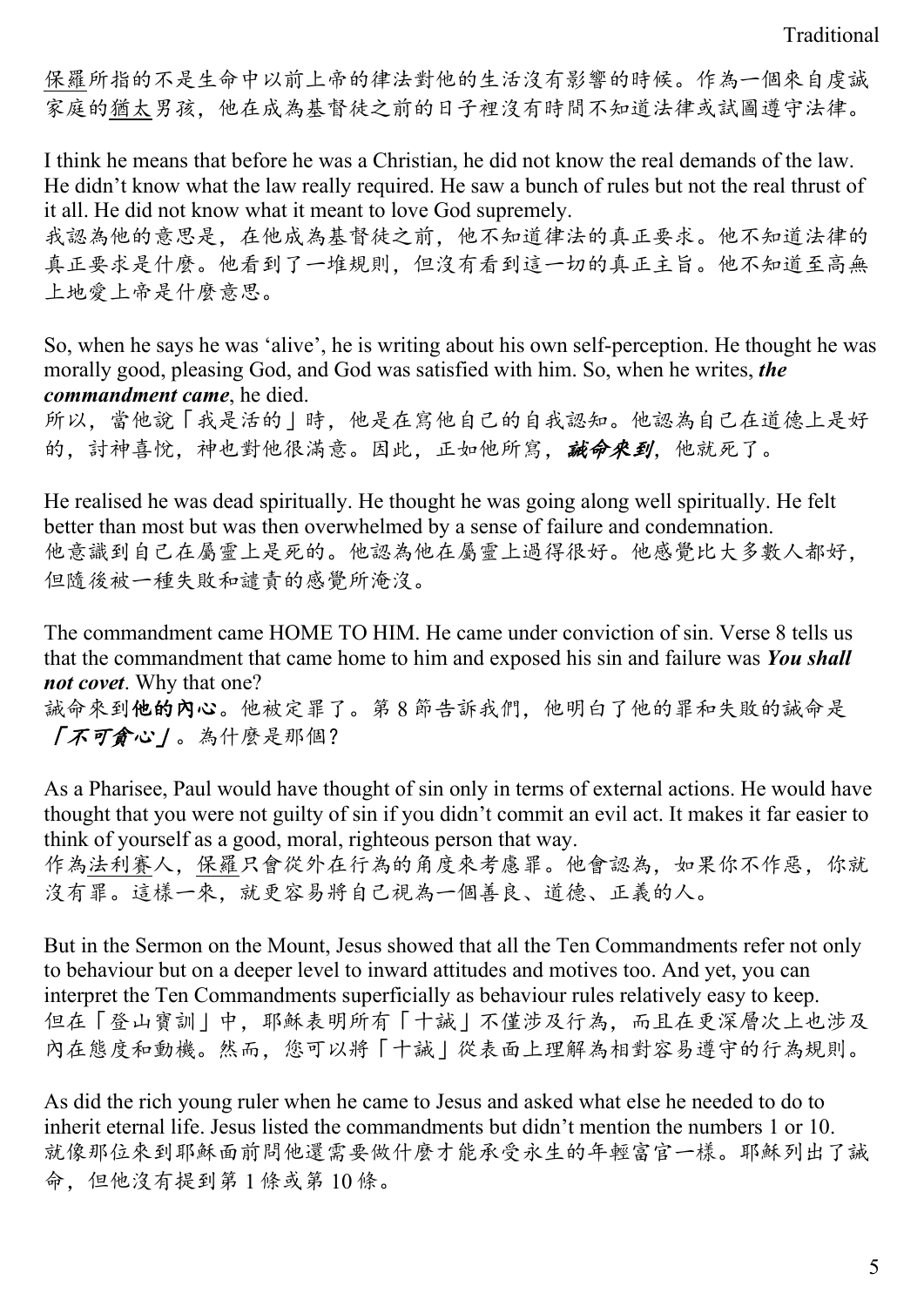It wasn't until Jesus mentioned the 10th commandment that the Rich young ruler understood he had failed in the first. 直到耶穌提到第十條誡命,這位年輕富官才明白他在第一條誠命上就已經失敗了。

Coveting has everything to do with inner motives and heart issues. Coveting is to be discontent with what God has given you. Coveting includes envy, self-pity, grumbling, and murmuring. 貪心是完全與內在動機和內心問題有關。貪心是對神所賜給你的不滿。貪心是包括了嫉 妒、自憐、抱怨和訴苦。

Coveting is not just wanting. It is an idolatrous longing for more beauty, wealth, approval, and popularity than you have.

貪心不僅僅是想要,它是一種對美貌、財富、認可和受歡迎程度的偶像崇拜。

Paul had never understood sin as a matter of inward longings and idolatrous drives and desires. He had never seen sin as essentially 'coveting' against God, failing to love God enough to be content with God. He thought of sin only in terms of violating rules.

保羅從來沒有把罪理解為內心的渴望和拜偶像的衝動和慾望。他從來沒有把罪看作本質 上是反對上帝的「貪心」,沒有足夠愛上帝以對上帝感到滿足。他只從違反規則的角度 來考慮罪。

The flaw was not in the  $law - v.12$  indicates it is quite the reverse. The flaw was in Paul, and all of us, the sinner. Externally, we may be very good; internally, we can not be anything other than be a sinner. The law is good, but I am a sinner.

缺陷不是在律法中…第 12 節表明情況正好相反。缺陷是在於保羅身上,以及我們所有 人,罪人。外在來說,我們可能很好,在內在方面,除了做一個罪人之外,我們什麼都 做不了。律法是好的,但我是個罪人。

#### **THE BATTLE IN CHRIST** 在基督裡的爭戰

From v.14 to the end of the chapter, there is a shift. The first half is about Paul looking back before becoming a Christian and how the law caused him to look to Jesus for rescue. This is now Paul writing about his current experience battling sin as a Christian. This is his battle – and that of every Christian – WITH JESUS.

從第 14 節到本章結尾,有一個轉變。前半部分是保羅回顧他成為基督徒之前,以及律法 如何使他尋求耶穌的拯救。現在是保羅寫下他目前作為基督徒與罪抗爭的經歷。這是他 與耶穌一起的…也是每個基督徒的…戰鬥。

I need to disclose that this section has been debated for many years. The issue is whether Paul is still writing about his pre-Christian experience of battling sin or his current Christian experience of battling sin. There have been plenty of thoughtful, wise, godly people on both sides of the debate.

我需要透露的是,這部分經文已被討論了很多年。探討的是保羅是否仍然在寫他成為基 督徒前與罪爭戰的經歷,還是他目前已作為基督徒與罪爭戰的經歷。辯論的雙方都有許 多深思熟慮、聰明、敬虔的人。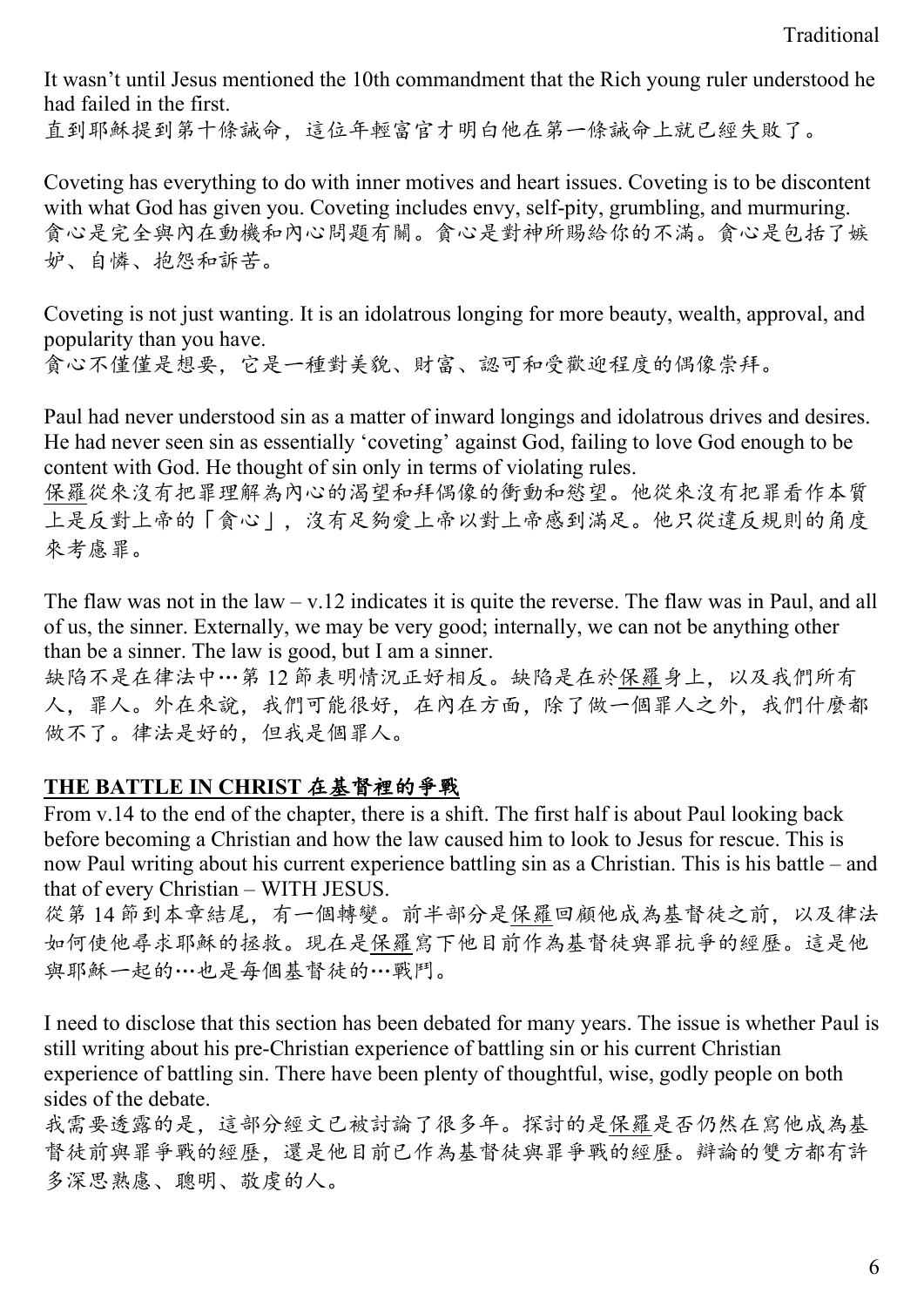For instance, some find it hard to reconcile that a Christian could write as Paul does in v14: *I am unspiritual, sold as a slave to sin*. He also confesses that he sins regularly in v15: *I do not understand what I do. For what I want to do I do not do, but what I hate I do*. And again, in v18: *I have the desire to do what is good, but I cannot carry it out.*

例如,有些人很難接受基督徒可以像保羅在第14節中所寫的那樣:我卻是屬肉體的。 是已經賣給罪了。他還在第15節承認他經常犯罪:我所做的,我自己不明白。我所願 意的,我並不做;我所恨惡的,我反而去做。再一次,在第18節;立志為善由得我, 只是行出來由不得我。

The reasons I think he is writing about his current Christian experience of battle with sin is, **firstly,** the change of verb tenses. In vv7-13, the verbs are past tenses, but from v14, all the verbs are present tenses. Paul is writing about his NOW experience.

我認為他是寫他目前基督徒與罪爭戰的經歷的原因,首先,是動詞的時態變化。在 7-13 節中的動詞是過去式的,但從 14 節開始,所有動詞都是現在式的。保羅正在寫他現在的 經歷。

**Secondly**, there is a change in the situation. Verses 7-13 are sin killing him, but from verse 14, he is wrestling with sin. It's a battle that he refuses to surrender to, but he is not dead or dying or losing.

其次,情況上也發生了變化。第 7-13 節是罪殺死了他,但從第 14 節開始,他是在與罪 搏鬥。這是一場他拒絕投降的戰鬥,但他並沒有死,沒有臨死,也未輸。

**Thirdly**, Paul delights in God's law in v.22: *For in my inner being I delight in God's law*, even though sin is at work in him. Romans 8:7 tells us the sinful mind is hostile to God and does not submit to God's law. A non-believer cannot delight in God's law.

第三,保羅在第22節中表示對上帝的律法的喜愛:按著我裏面的人,我喜歡上帝的 律,即使罪在他裡面在運作。《羅馬書》8:7 告訴我們,有罪的心與神為敵,不順服神 的律法。非信徒是不能以上帝的律法為樂的。

**Fourthly**, Paul admits he is a sinner in v.18. Unbelievers are unaware they are so sinful that they cannot save themselves.

第四,保羅在第18節承認他是一個罪人。不信的人是不知道他們罪孽深重,無法自救。

This is why I think Paul is laying out his inner struggle in these verses. It's the experience of every believer in Jesus.

這就是為什麼我認為保羅在這些經文中闡述了他內心的掙扎。這是每一個信耶穌的人的 經歷。

That experience is that, on the one hand, we now see God's law as spiritual (v.14), is good (v16), and can desire to keep it (v15  $\&$  18). Paul says that in his inner being, he rejoices in the law. His heart of hearts, his deepest self, loves the law of God. But on the other hand, his actions are against the law.

這種經驗是一方面我們現在看到上帝的律法是屬靈的(第 14 節),是善的(第 16 節),並且可以渴望遵守它(第 15 和 18 節)。保羅說,按著他裏面的人,他喜歡上帝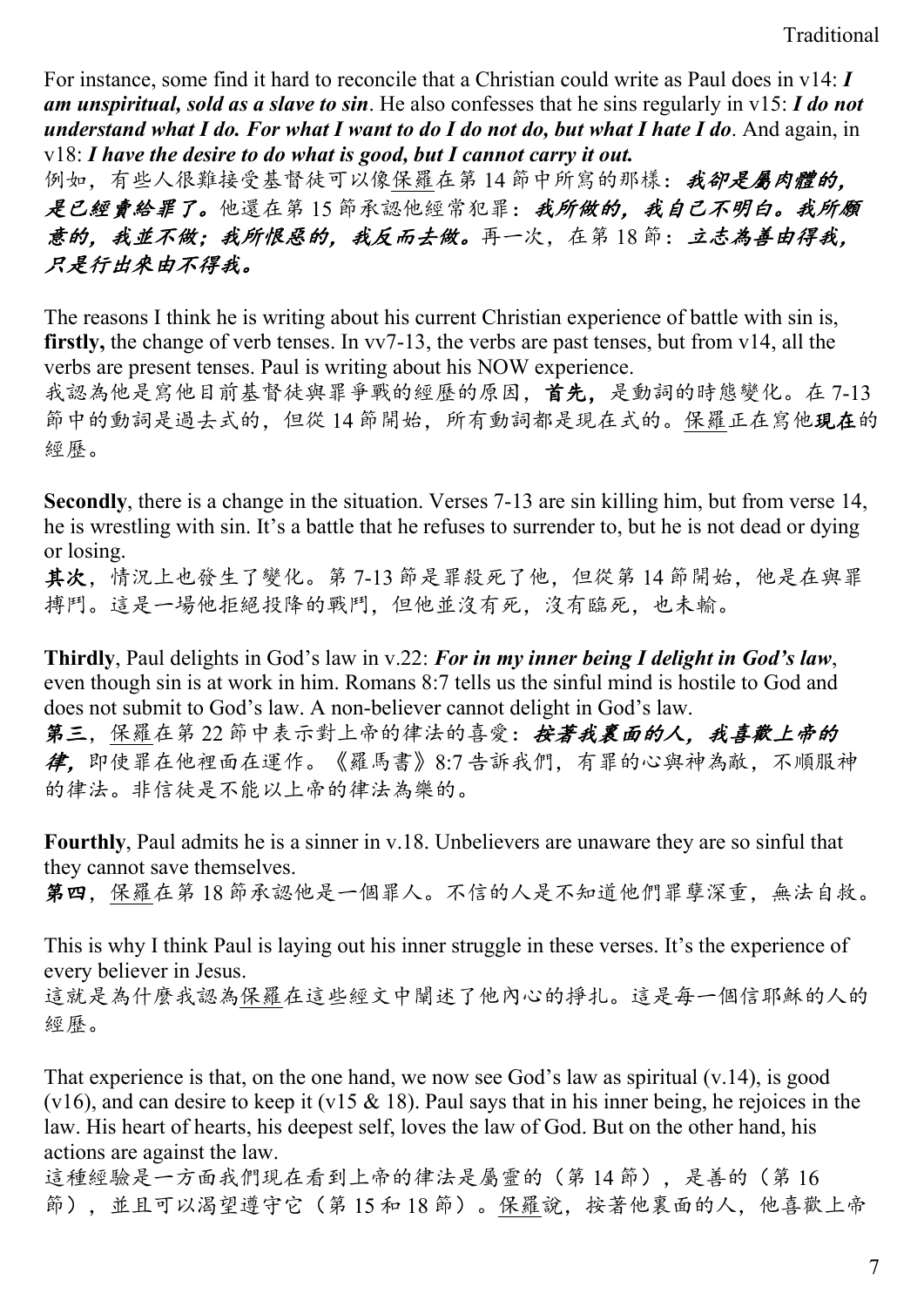的律。他的內心深處,他最深處的自我,熱愛上帝的律法。但另一方面,他的行為是違 法的。

It is sort of like Robert Louis Stevenson's Dr Jekyll and Mr Hyde. But which one is the true me? Which self do I want the most? Am I a sinner or a saint? Before he was a Christian, Paul thought he was a saint. Then he became a Christian, a saint, right before God through Jesus Christ, and he now wrestles with being a sinner. His sense of his sinfulness is much stronger and more disturbing.

它有點像羅伯特.路易斯.史蒂文森的《傑基爾醫生/海德先生》。但誰才是真正的我?我 最想要哪個自己?我是罪人,還是聖人?在成為基督徒之前,保羅認為自己是聖人。然 後他成為基督徒,成為聖徒,就在上帝面前,藉著耶穌基督,他現在為自己是罪人而掙 扎。他對自己的罪惡感更加強烈,更加令人不安。

So, which one is his true self, the deepest desire of his heart? For a Christian, that question is settled, even though the battle continues to rage. Verse 22, the law of God is our utmost delight. 那麼,哪一個才是他的真我,他內心最深處的渴望呢?對於基督徒來說,這個問題已經 解決了,儘管戰鬥仍在繼續。第 22節,上帝的律才是我們最大的喜悅。

There is still a powerful force of sin and rebellion within, but those desires are not the deepest sense of his identity. As v.20 says: *if I do what I do not want to do, it is no longer I who do it, but it is sin living in me that does it.*

內心還有一股強大的罪惡和反叛力量,但那些慾望並不是他身份的最深層次感。正如第 20 節所說:如果我去做我不願意做的,就不是我做的,而是住在我裏面的罪做的。

As we saw last week, a Christian has had an identity transformation. A Christian really seeks God and loves his law and holiness. Even while sin remains in us with a lot of strength, it no longer controls our personality and life.

正如我們上週看到的,一個基督徒經歷了身份轉變。一個基督徒會真正尋求上帝並熱愛 他的律法和聖潔。即使罪以很大的力量留在我們裡面,也不再控制我們的個性和生命。

That is our weakness, our inner conflict. The strength of the remaining corruption in our lives will still lead us to disobey God – even in the same ways we did prior to being a Christian, but now, this behaviour goes against our deepest identity.

那是我們的弱點,我們內心的衝突。我們生命中剩餘的腐敗力量仍然會導致我們不服從 上帝…即使以我們成為基督徒之前的相同方式生活,但現在,這種行為違背了我們最深 刻的身份。

Many are puzzled that Paul seems to write here as if he is defeated. He writes in v14: *I am unspiritual, sold as a slave to sin.* I think he is saying that in ourselves, even as Christian, we are incapable of keeping the demands of the law.

許多人感到困惑的是,保羅似乎在這裡寫得好像他被打敗了。他在第14節寫道:我卻是 屬肉體的,是已經賣給罪了。我想他是在說,在我們自己身上,即使已作為了基督徒, 也是無法遵守律法的要求。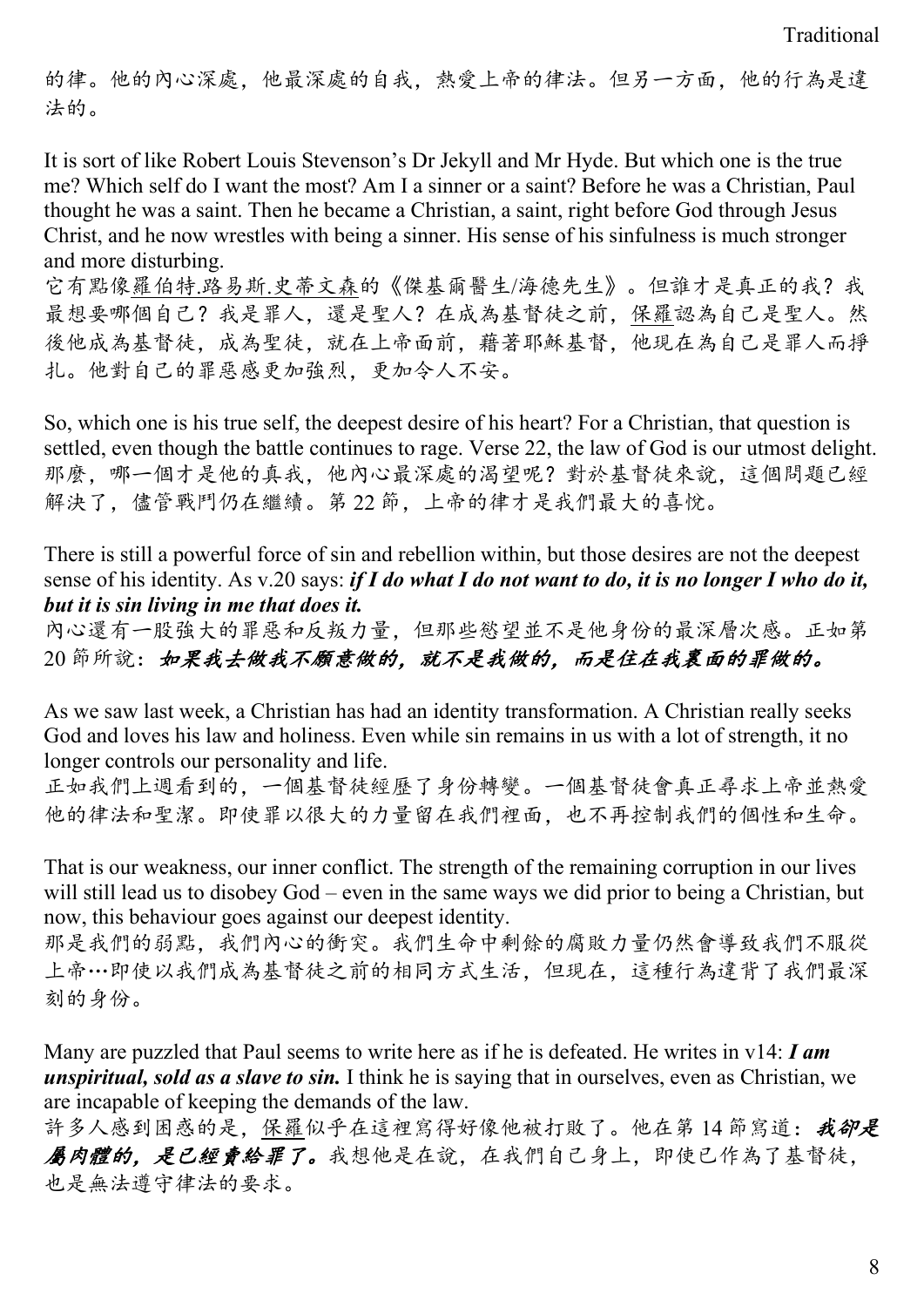Notice that he uses the word "I" numerous times in these verses. He seems to be saying that in himself, he is unable to live as he should. Even though there is a new identity in Jesus, a new love, and delight in the law of God, a Christian is still completely incapable of keeping the law. 請注意,他在這些經文中多次使用「我」這個詞。他似乎在說,在他自己身上,他無法 像他應該的那樣生活。即使在耶穌裡有了新的身份、新的愛和對上帝律法的喜愛,基督 徒仍然完全沒有能力遵守律法。

#### **THE BATTLE CRY WITH CHRIST** 與基督一同發出爭戰的呼聲(**vv.24-25** 節)

These verses are both a warning and a comfort. The first warning is no one ever gets so advanced in the Christian life that they no longer have sin. If we ever think we have conquered our sin, and are pretty good Christians, then we are deceived. 這些經文既是警告,也是安慰。第一個警告是,沒有人在基督徒生命中變得如此進步, 以至於他們不再有罪。如果我們曾經認為我們已經戰勝了自己的罪,並且是非常好的基 督徒,那麼我們就被欺騙了。

The more we grow as a Christian, the more we see our sin. The more holy we become, the less holy we will feel. Even as we make progress against many bad habits and attitudes, we will grow more aware of the rebellious, selfish roots deep down.

作為基督徒,我們成長得越多,我們就越能看到自己的罪。我們變得越聖潔,我們就越 不感覺到聖潔。即使我們在克服許多不良習慣和態度方面取得了進步,我們也會越來越 意識到內心深處的叛逆和自私的根源。

The second warning, which is linked to that, is that no one grows to a point where they no longer battle with sin. It is quite important that we expect the Christian life to be an internal battle against our two selves. That is why this talk is called the WARFARE WITHIN. 與此相關的第二個警告是,沒有人成長到不再與罪爭戰的地步。非常重要的是,我們期 望基督徒的生命是一場與我們兩個自我的內在斗爭。這就是為什麼今天的講道被稱為 「內在的戰爭」。

In fact, if I may draw upon my past experience and profession, a wounded feral pig is more dangerous than a healthy and happy one. So, it is with sin. Our new identity in Jesus Christ has mortally wounded the sinful nature and is stirred up to fight back.

事實上,如果我可以藉鑑我過去的經驗和職業,一頭受傷的野豬比一頭健康快樂的野豬 更危險。同樣地罪也是一樣有關。我們在耶穌基督裡的新身份嚴重傷害了罪惡的本性, 它被激起反擊。

The great comfort of this passage is the struggle itself is a testimony to our new identity in Jesus. When we struggle with sin, it is typical to think we are terrible Christians. This chapter encourages us that temptation and conflict with sin, even relapses into sin, are not inconsistent with a growing Christian.

這段經文最大的安慰是挣扎本身就是我們在耶穌裡的新身份的見證。當我們與罪掙扎 時,通常認為我們是糟糕的基督徒。本章鼓勵我們,誘惑和與罪的衝突,甚至重新犯 罪, 與一個在成長中的基督徒並無矛盾。